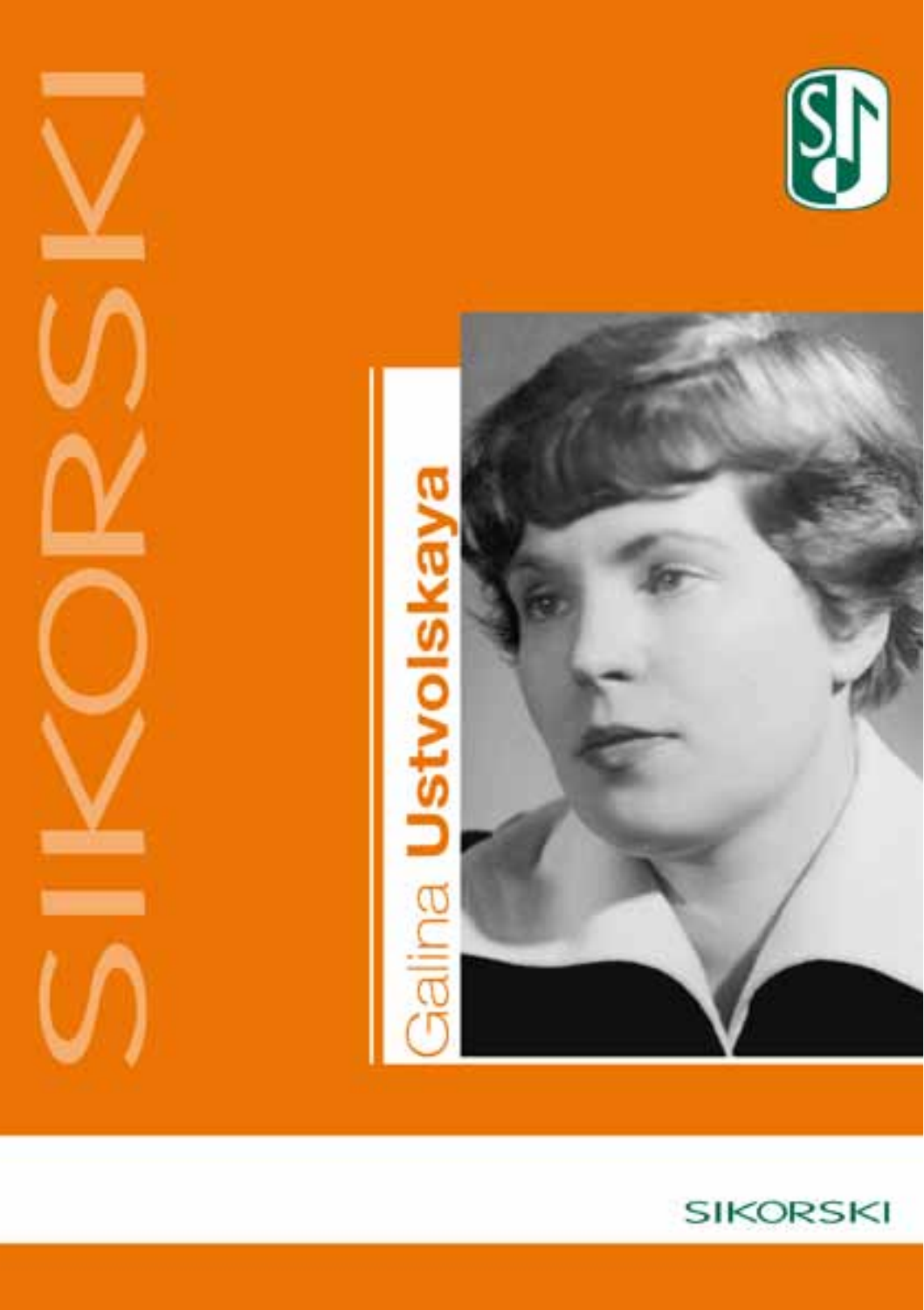# g a l i n a **u s t v o l s k a y a**

Puttanner



**SIKORSKI MUSIKVERLAGE HAMBURG sik 4/5617**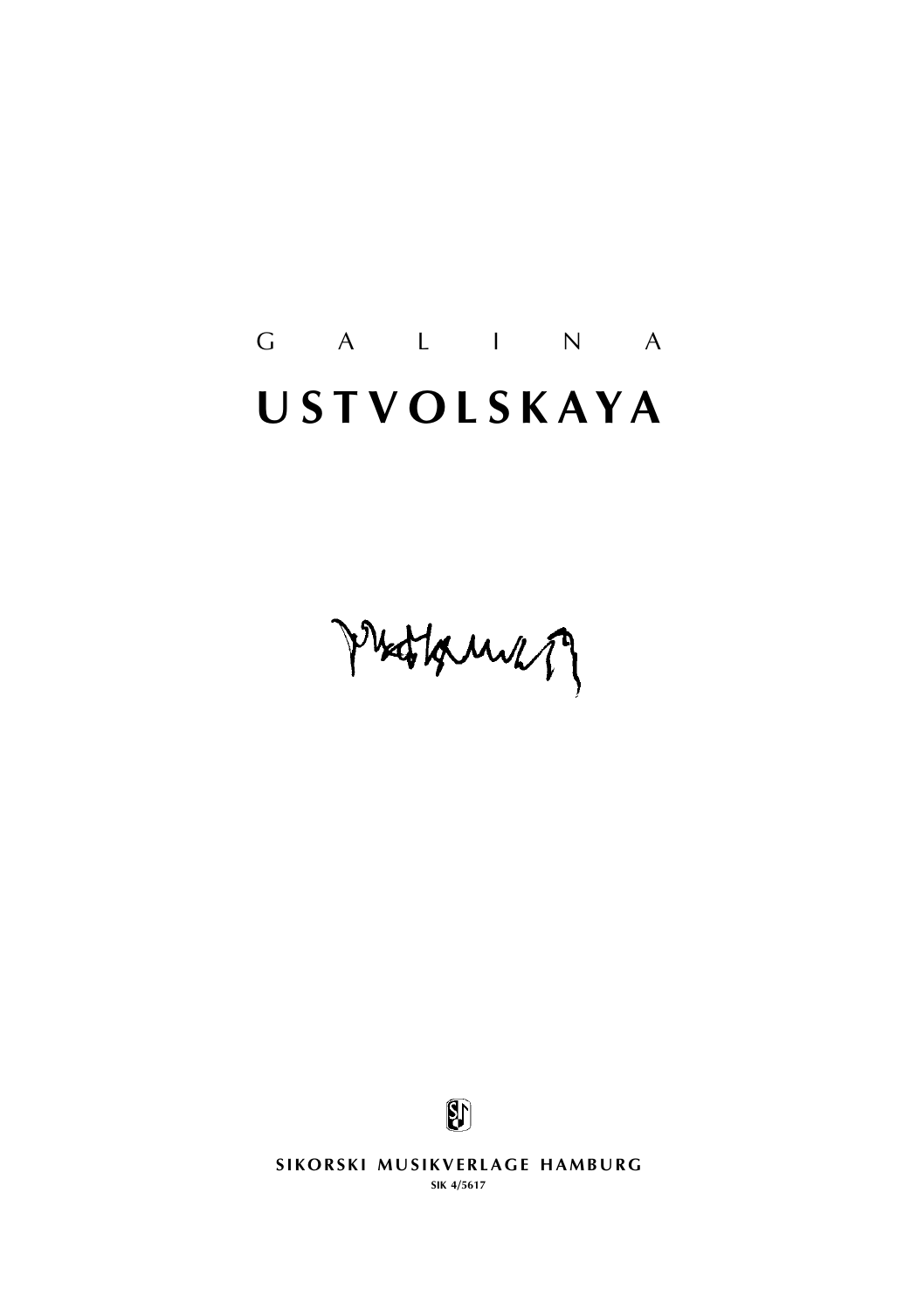### **contents**

#### **chronological worklist**

| COMPILED BY THE COMPOSER  10 |  |  |  |  |  |  |  |
|------------------------------|--|--|--|--|--|--|--|
|                              |  |  |  |  |  |  |  |

*All of Galina Ustvolskaya's works are published by Musikverlag Hans Sikorski, Hamburg.*

*Alle Werke von Galina Ustwolskaja sind bei den Musikverlagen Hans Sikorski, Hamburg verlegt*.

sikorski Musikverlage 20139 hamburg phone: (+ 49) (0)40 / 41 41 00-0 · fax: (+ 49) (0)40 / 41 41 00-41 www.sikorski.de · contact@sikorski.de **17 june 2020** cover photo © archiv sikorski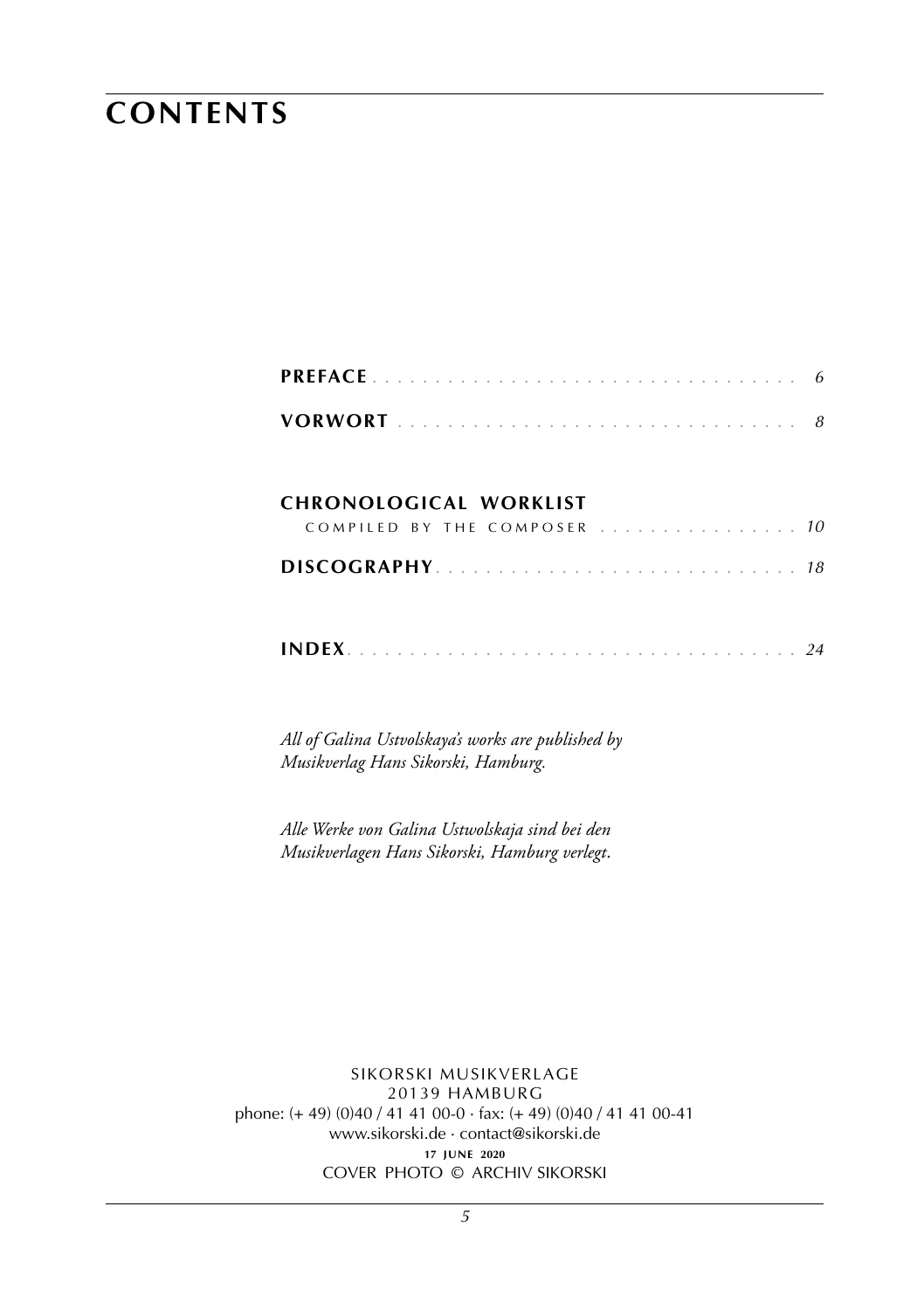### **preface**

The Russian composer Galina Ustvolskaya was born on 17 June 1919 and died on 17 December 2006 in Petrograd/St Petersburg. From 1937 to 1939 she studied at the college attached to the Leningrad Conservatory and then, until 1947, at the Rimsky-Korsakov Conservatory itself. She subsequently became a postgraduate student and taught composition at the college from 1947 bis 1977. Her composition teacher Dmitry Shostakovich, who seldom praised his students, said of her: "I am convinced that the music of G. I. Ustvolskaya will achieve worldwide renown, to be valued by all who perceive truth in music to be of paramount importance." On several occasions Shostakovich supported her in the Union of Soviet Composers against opposition from his colleagues. He sent some of his own as yet unfinished works to Ustvolskaya, attaching great value to her comments. Some of these pieces even contain quotations from his pupil's compositions; for example, he employed the second theme of the Finale of her clarinet trio throughout the Fifth String Quartet and in the Michelangelo Suite (no. 9). The intimate spiritual and artistic relationship between the two composers resembles that of Schoenberg and Webern.

The music of Galina Ustvolskaya is not 'avantgarde' in the commonly accepted sense of the word and for this reason was not openly censured in the USSR. However, she was accused of being unwilling to communicate and of 'narrowness' and 'obstinacy'. It is only in the recent past that her critics have begun to realize that these supposed deficiencies are in fact the distinguishing qualities of her music. The composer Boris Tishchenko has aptly compared the 'narrowness' of her style with the concentrated light of a laser beam that is able to pierce through metal.

Galina Ustvolskaya's works of the 1940s and 1950s sometimes sound as if they had been written today. By remaining uncompromisingly true to herself and her musical ideals she has come to resemble a lonely rocky island in the ocean of twentieth-century compositional trends. Such self-sufficiency and stylistic and aesthetic isolation is probably unique in the music of our time. Her specific idealism is informed by an almost fanatical determination; this should be construed not only as a typically Russian trait, but also – in terms of Dostoyevsky – as a 'St. Petersburgian' one. Ustvolskaya was evidently the only one of Shostakovich's pupils able to attain to the second cosmic velocity needed to escape from the gravitational field of a 'massive planet' such as Shostakovich. He wrote to her. 'It is not you who are influenced by me; rather, it is I who am influenced by you.' People quote Ustvolskaya; she does not quote them.

All of Ustvolskaya's works are large-scaled, in intent, no metter how long they are or how many players are involved. "My music is never chamber music, not even in the case of a solo sonata." The composer sometimes treats the parameter of time in an unconventional manner, thereby suggesting an affinity to Minimal Music. Such a comparison would be incorrect inasmuch as Ustvolskaya's music is largely based on tension and density. Her tension-laden rests are in no way inferior to those of Anton Webern. As a rule Galina Ustvolskaya writes ascetic music, and the notation eschews the use of barlines. This does not betoken indifference or flaccidity. Rather, it leads to remarkably asymmetrical polyphonic combinations supported by an incredible rhythmic drive. Dynamic contrasts are virtually confined to terrace dynamics, with the abrupt juxtaposition of *ppppp* and *fffff*. However,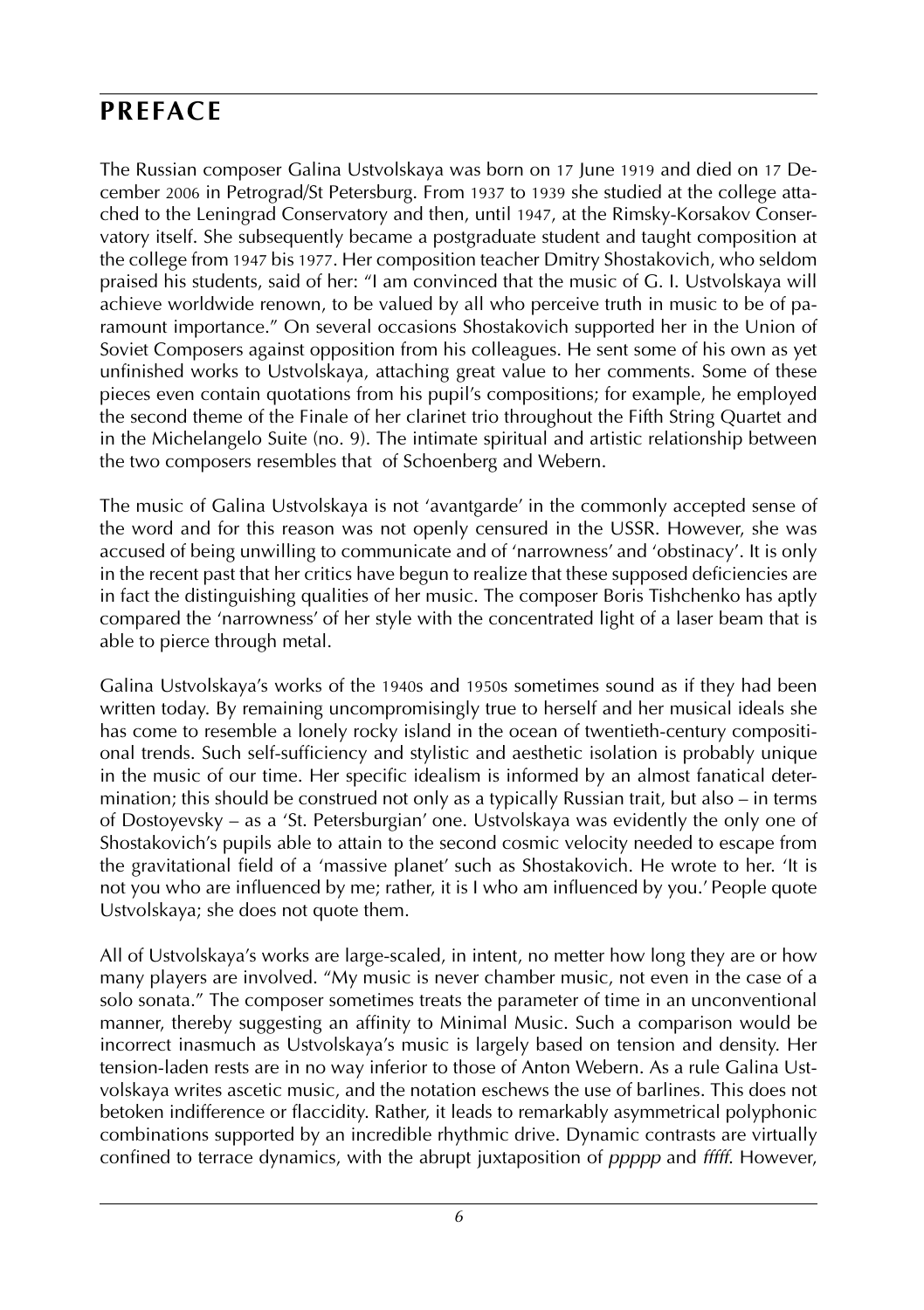Ustvolkaya's penchant for extremes transpires not only in the dynamics, but also in the choice of unique ensembles (Compositions 1-3, 3rd and 4th Symphonies). The texts she sets to music are aphoristic and condensed.

In Galina Ustvolskaya's music we search in vain for traits that are commonly regarded as 'feminine'. Some of her compositions have religious connotations; this manifests itself in titels or sung liturgical locutions. Their message reveals a severe and independent spirit and an inexorable will – a voice from the 'Black Hole' of Leningrad, the epicentre of communist terror, the city that suffered so terribly the horrors of war.

Viktor Suslin  $(r_{\rm RANSIATED~RVAIFRED. CIAYTON})$ 

*"It is difficult to talk about one's own music ... my ability to compose music unfortunately does not coincide with the ability to write about it. There is, by the way, a commonly held view which says that the two are mutually exclusive ..."*

*"All who really love my music should refrain from theoretical analysis of it ..."*

*"My works are not, it is true, religious in a liturgical sense, but they are infused with a religious spirit, and to my mind they are best suited to performance in a church, whithout scholarly introductions and analyses. In the concert hall, that is, in* secular *surroundings, the music sounds different ..."*

*"With regard to the* Festival of Music by Women Composers *I should like to say the following: Can a distinction really be made between music written by men and music written by women? If we now have* Festivals of Music by Female Composers*, would it not be right to have* Festivals of Music by Male Composers*? I am of the opinion that such a division should not be allowed to persist. We should only play music that is genuine and strong. If we are honest about it, a performance in a concert by Women composers is a humiliation for the music. I hope very much that my comments will cause no offence – what I say comes from my innermost soul ..."*

*Galina Ustvolskaya*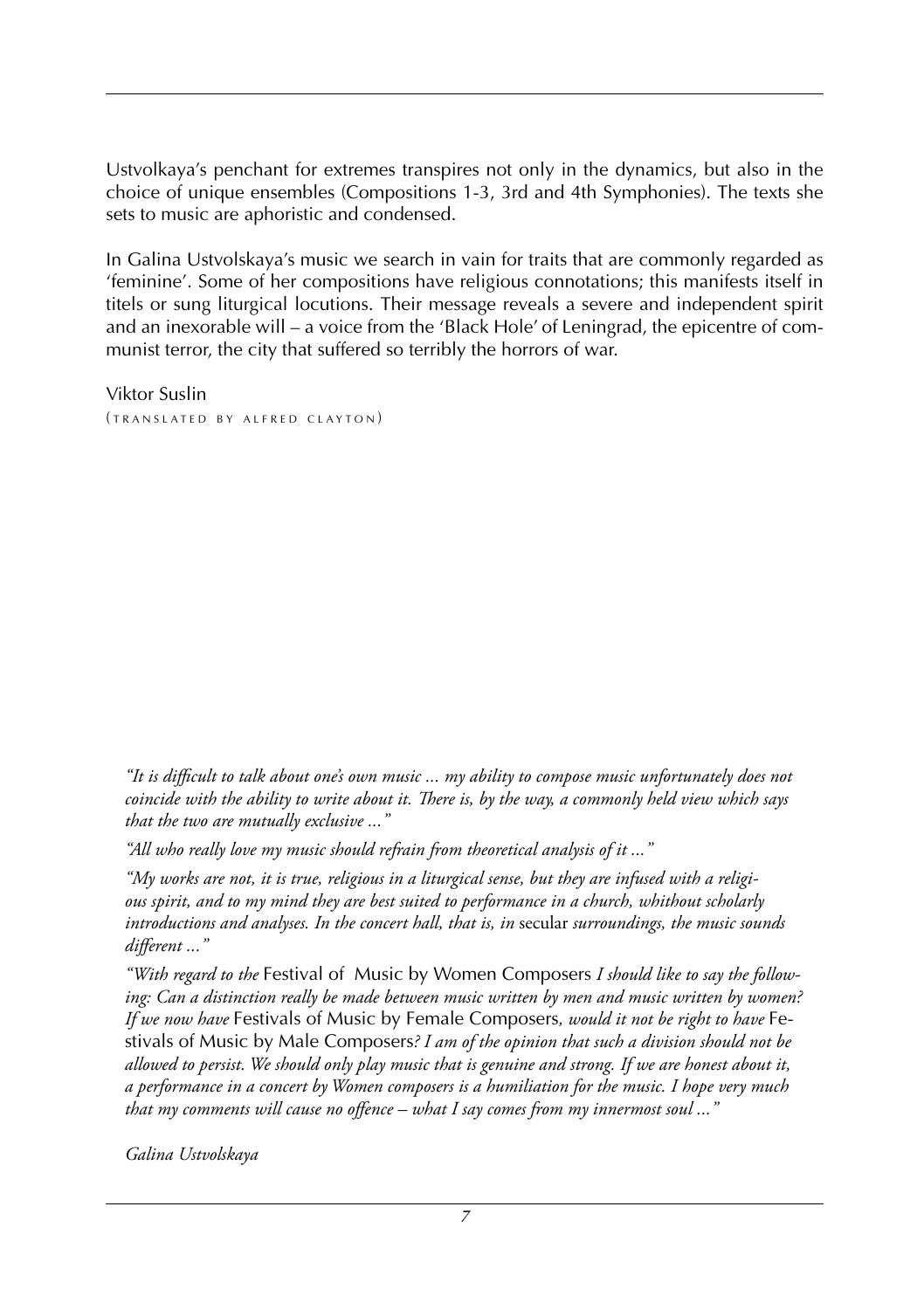### **vorwort**

Die russische Komponistin Galina Ustwolskaja, in Petrograd / St. Petersburg am 17. Juni 1919 geboren und am 17. Dezember 2006 gestorben, studierte von 1937 bis 1939 an der Musikfachschule in Leningrad und bis 1947 am Rimski-Korssakow-Konservatorium. Hier erhielt sie anschließend eine Aspirantur und leitete von 1947 bis 1977 eine Kompositionsklasse an der Fachschule. Ihr Kompositionslehrer Dmitri Schostakowitsch, der selten lobende Worte für seine Schüler fand, äußerte sich über sie: "Ich bin überzeugt, dass die Musik G. I. Ustwolskajas weltweite Anerkennung finden wird bei allen, die der Wahrhaftigkeit in der Musik entscheidende Bedeutung beimessen." Mehrfach setzte er sich gegen den Widerstand seiner Kollegen im Komponistenverband für sie ein. Eigene Werke schickte er noch in der Entstehungsphase an Ustwolskaja und legte großen Wert auf ihr Urteil. In einigen dieser Werke finden sich sogar Zitate aus Kompositionen seiner Schülerin: So verwandte er das zweite Finalthema ihres Klarinettentrios im gesamten 5. Streichquartett und in der Michelangelo-Suite (Nr. 9). Das innige geistig-künstlerische Verhältnis zwischen beiden Komponisten ähnelte dem zwischen Schönberg und Webern.

Die Musik Galina Ustwolskajas ist nicht "avantgardistisch" im landläufigen Sinne und entging wahrscheinlich deshalb einer offenen Verurteilung in der UdSSR; man warf der Komponistin jedoch neben mangelnder Kommunikationsbereitschaft "Dichte" und "Hartnäckigkeit" vor. Erst in den letzten Jahren begannen ihre Kritiker zu begreifen, daß diese vermeintlichen Mängel gerade die besonderen Qualitäten dieser Musik ausmachen. Der Komponist Boris Tischtschenko verglich die "Dichte" ihres Stil mit dem gebündelten Licht des Laserstrahls, der in der Lage ist, Metall zu durchdringen.

Ustwolskajas Werke aus den 40er und 50er Jahren klingen mitunter so, als seien sie heute entstanden. In ihrer kompromisslosen Treue gegenüber sich selbst und ihrem musikalischen Credo gleicht sie einer einsamen Felseninsel im Meer der verschiedenen kompositorischen Strömungen des 20. Jahrhunderts. Eine derartige Selbstgenügsamkeit und stilistisch-ästhetische Abgeschlossenheit dürfte in der Musik unserer Zeit wohl ihresgleichen suchen. Ihr spezifischer, von geradezu fanatischer Konsequenz geprägter Idealismus ist nicht nur typisch russisch, sondern – im Sinne Dostojewskis – als "St. Petersburgisch" zu verstehen. Unter Schostakowitschs Schülern war Ustwolskaja offensichtlich die einzige, die imstande war, die zweite kosmische Geschwindigkeit zu erreichen, um das Gravitationsfeld eines "Riesenplaneten" wie Schostakowitsch zu überwinden. Dieser schrieb ihr: "Nicht Du stehst unter meinem Einfluss, sondern ich unter Deinem." Ustwolskaja wird zitiert – sie zitiert niemanden.

Alle ihre Kompositionen sind großräumig gedacht, unabhängig von ihrer tatsächlichen zeitlichen Ausdehnung oder dem Umfang ihrer Besetzung: "Meine Musik ist in keinem Falle Kammermusik, auch dann nicht, wenn es sich um eine Solosonate handelt!" Mit der Dimension der Zeit geht die Komponistin zuweilen so unkonventionell um, als gehöre sie zu den Vertretern der Minimal Music. Ein solcher Vergleich ist aber insofern unzutreffend, als Ustwolskajas Musik in hohem Grade auf Spannung und Dichte ausgelegt ist. Ihre spannungsgeladenen Pausen stehen in nichts jenen bei Anton Webern nach. In der Regel schreibt sie eine asketische Musik, im Notenbild fehlen Taktstriche, was jedoch nicht etwa Indifferenz oder Anämie bedeutet, sondern im Gegenteil erstaunliche asymmetrische polyphone Konstruktionen hervorbringt, von unerhörter rhythmischer Kraft getragen.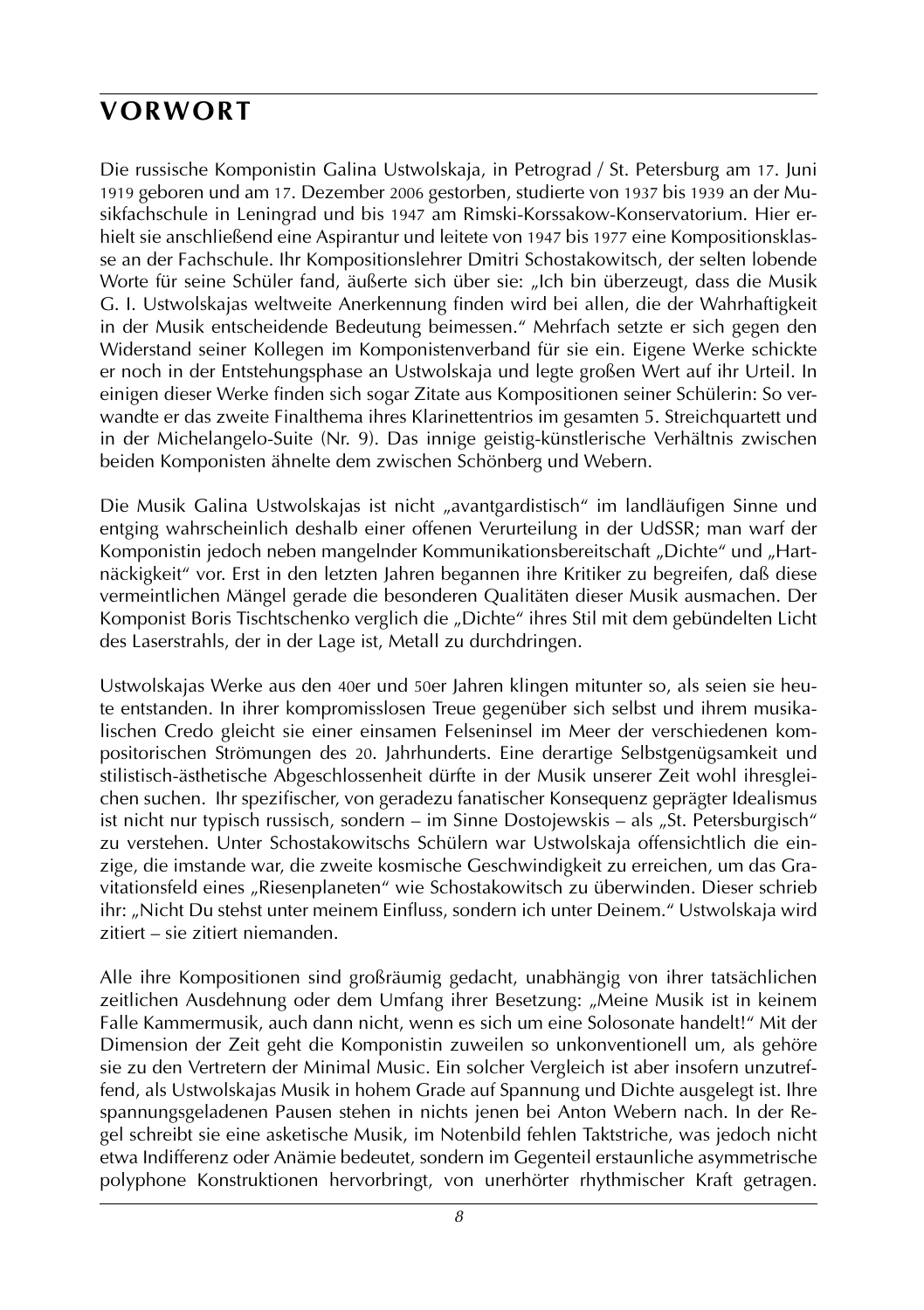Dynamische Entwicklungen sind fast auf reine Terrassendynamik reduziert, wobei jähe Kontraste zwischen *ppppp* und *fffff* auftreten. Ustwolskajas Neigung zu Extremen äußert sich aber nicht nur in der Dynamik, sondern ebenso in der Wahl einmaliger Besetzungen (Komposition Nr. 1-3, 3. und 4. Sinfonie). Die von ihr vertonten Texte sind aphoristisch und konzentriert.

In Galina Ustwolskajas Musik sucht man vergeblich nach Zügen, die gemeinhin unter "feminin" verstanden werden. Einige ihrer Kompositionen sind geistlich geprägt, was sich auch in Titeln oder gesungenen liturgischen Formeln manifestiert. Ihre Botschaft kündet von einem strengen, unabhängigen Geist und unerbittlichem Willen: eine Stimme aus dem "Schwarzen Loch" Leningrad, dem Epizentrum des kommunistischen Terrors und der durch Kriegsleiden so furchtbar heimgesuchten Stadt.

Viktor Suslin

*"Es ist schwer, über die eigene Musik zu reden ... meine Fähigkeit zu komponieren stimmt mit der Fähigkeit, über mein Komponieren auch zu schreiben, leider nicht überein. Übrigens existiert eine Meinung, daß das eine das andere sogar ausschließt ..."*

*"Alle diejenigen, die meine Musik wirklich lieben, bitte ich, auf eine theoretische Analyse zu verzichten ..."*

*"Meine Werke sind zwar nicht religiös im liturgischen Sinne, aber von religiösem Geist erfüllt, und – wie ich es empfinde – sie würden am besten in einem Kirchenraum erklingen, ohne wissenschaftliche Einführungen und Analysen. Im Konzertsaal, also in* weltlicher *Umgebung, klingen sie anders ..."*

*"Was das* Festival der Frauenmusik *betrifft, so möchte ich folgendes sagen: Ob wirklich zwischen einer Männer- und einer Frauenmusik unterschieden werden kann? Wenn heute* Festivals der Frauenmusik *durchgeführt werden, so sollte es mit der gleichen Berechtigung auch* Festivals der Männermusik *geben. Ich bin aber der Meinung, daß solch eine Trennung nicht existieren darf. Es soll nur die echte und starke Musik erklingen! Eigentlich bedeutet die Aufführung im Rahmen von Frauenmusikveranstaltungen für die dargebotene Musik eine Demütigung. Ich hoffe sehr, daß ich mit meinen Äußerungen niemanden beleidige – ich spreche doch aus dem Innersten meiner Seele ..."*

*Galina Ustwolskaja*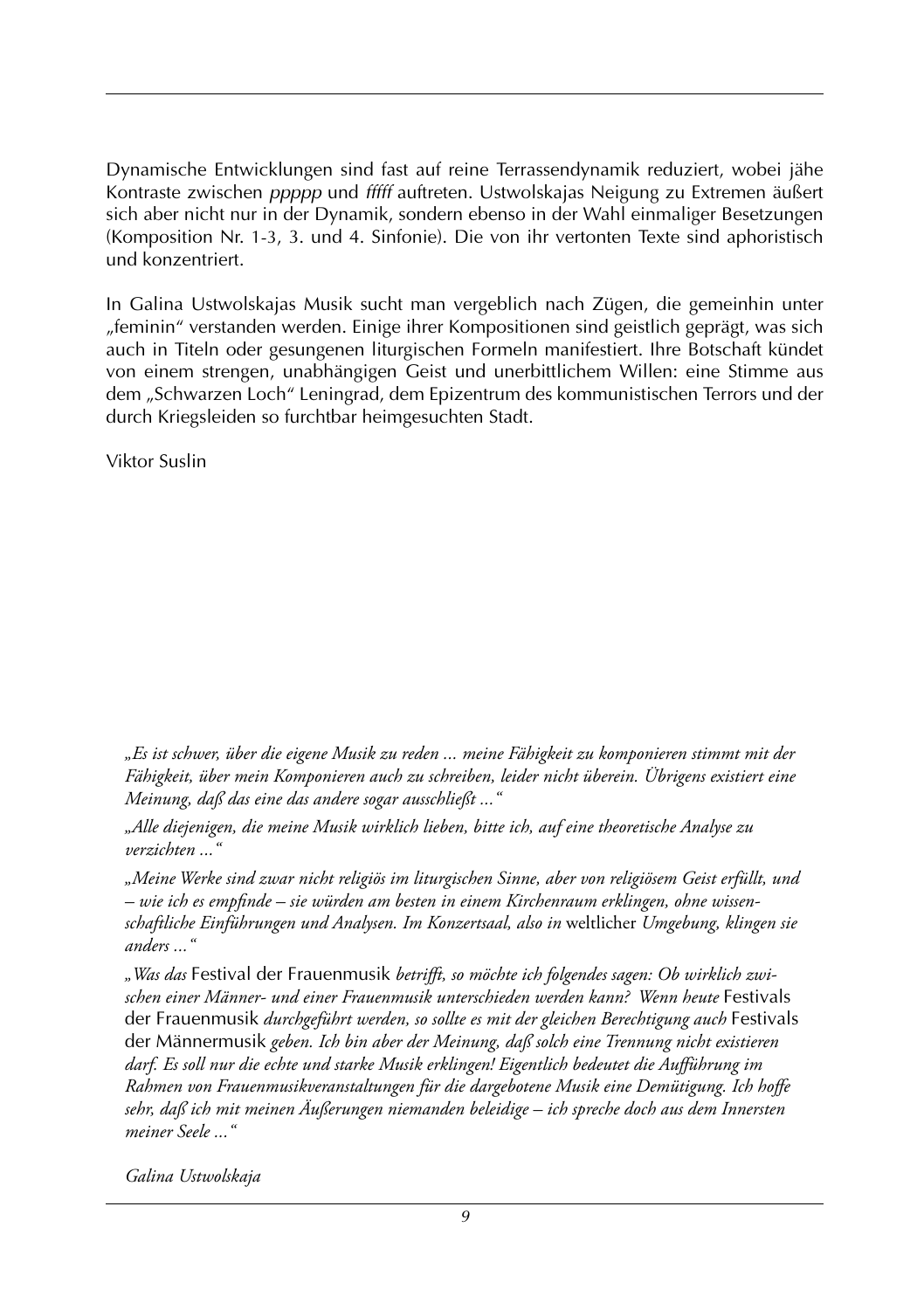#### **CONCERTO for piano, strings and timpani 1946**

*Dedicated to Alexei Lyubimov*

Duration: 20'

First performance: 1967, Moscow Pavel Serebryakov (piano)

*score:* **s i k 8522**

#### **SONATA for piano NO. 1 1947**

#### *1*.  $l = 56$

- 2.  $l = 92$
- 3.  $J = 42$
- *4*.  $l = 56$

Duration: 10' First performance: 20 February 1974, Leningrad Oleg Malov

*score:* **s i k 1943**

#### **THE DREAM OF STEPAN RAZIN** (der traum des STEPAN RASIN) **1949**

Byline for baritone and large orchestra on folk poetry

 $3(pice).3(cor \text{ anglais}).3(bass \text{ cl}).2 - 4.3.3.1 - \text{perc (timp, cym, bass drum)}.$  harp. cel. strings

Duration: 20'

First performance: 1950 Leningrad Philharmonic Orchestra – Evgeni Mravinski (conductor)

*study score:* **s i k 8894**

#### **TRIO for clarinet, violin and piano 1949**

Duration: 16' First performance: 11 January 1968, Leningrad Vladimir Krassavin (clarinet) – Viktor Liberman (violin) – Maria Karandashova (piano)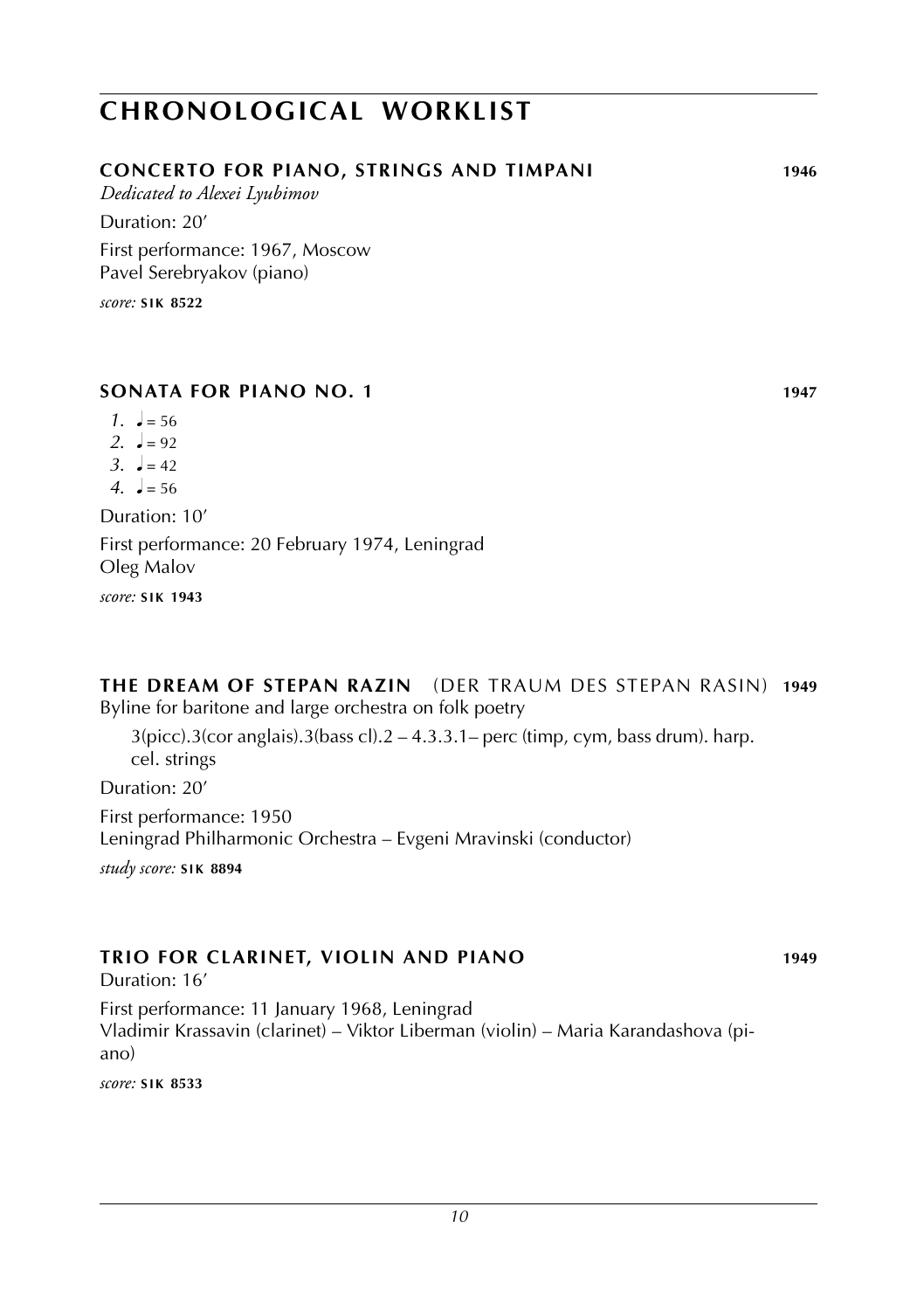#### **OCTET for two oboes, four violins, Timpani and piano 1949**/**1950**

- $1. \, \, J = 66$
- 2.  $l = 108$
- 3.  $l = 69$
- $4. \ \ \epsilon = 132$
- *5*.  $J = 48$

#### Duration: 18'

First performance: 17 November 1970, Leningrad N. Pevsner, A. Kossoyan (oboes) – A. Arkanov, J. Savikovski, S. Sakurin, N. Karandashova (violins) – A. Antoshkin (timpani) – Maria Karandashova (piano)

*score:* **s i k 1975**

#### **SONATA for piano NO. 2 1949**

*Dedicated to Anatoly Vedernikov*

*1*.  $l = 80$ 

2.  $l = 92$ 

Duration: 12'

First performance: 26 January 1967, Moscow Anatoly Vedernikov

*score:* **s i k 1943**

#### **SONATA for piano NO. 3 1952**

one movement: Tempo  $I = 92 - Tempo II = 46 - Tempo III = 112$ Duration: 17' First performance: 16 February 1972, Leningrad Oleg Malov

*score:* **s i k 1943**

#### **SONATA for violin and piano 1952**

one movement:  $l = 112$ 

Duration: 20' First performance: 5 March 1961, Leningrad Mikhail Vaiman (violin) – Maria Karandashova (piano)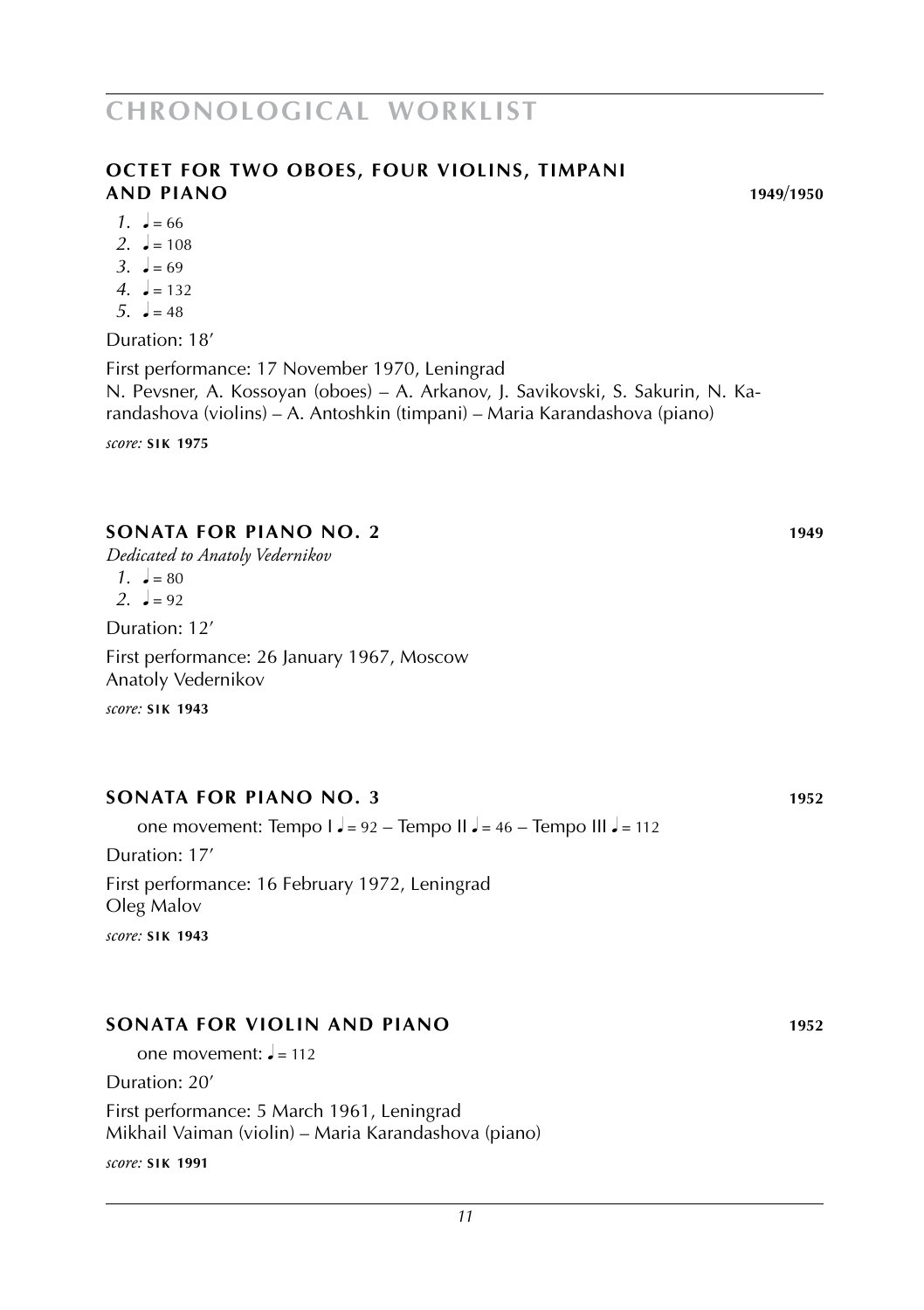#### **TWELVE PRELUDES for piano 1953**

*1*.  $\sqrt{ } = 276$ 

- 2.  $l = 120$
- *3*.  $J = 116$
- *4*.  $\lambda = 276$
- $5. \, \, J = 120$
- *6*.  $J = 116$
- *7.*  $J = 116$
- *8*.  $\sqrt{ } = 160$
- *9.*  $l = 112$
- *10.*  $l = 116$
- $11. \quad J = 160$  $12. J = 112$

Duration: 18'

First performance: 20 March 1968, Leningrad

Anatoly Ugorsky

*score:* **s i k 1945**

#### **SYMPHONY NO. 1 1955**

for symphony orchestra and 2 boys' voices Text by Gianni Rodari (in Russian)

- *1*. –––
- *2*. I Ciccio II – Roundabout III – Saturday Evening IV – The Boy from Modena V – "Buy jumber!" VI – Waiting Room
	- VII When Factory Chimneys Die
	- VIII Sun

*3*. –––

 $4(2 \text{ picc})$ .3(cor anglais). $4.3 - 4.4(\text{picc})$ .1.1 – perc (timp, tambourine, cym, bass dr, tam-t, xyl). harp. cel. piano. strings – 2 boys' voices with microphone

Duration: 30'

First performance: Spring 1966, Leningrad Leningrad Philharmonic Orchestra – Arvid Jansons (conductor)

*study score:* **s i k 8895**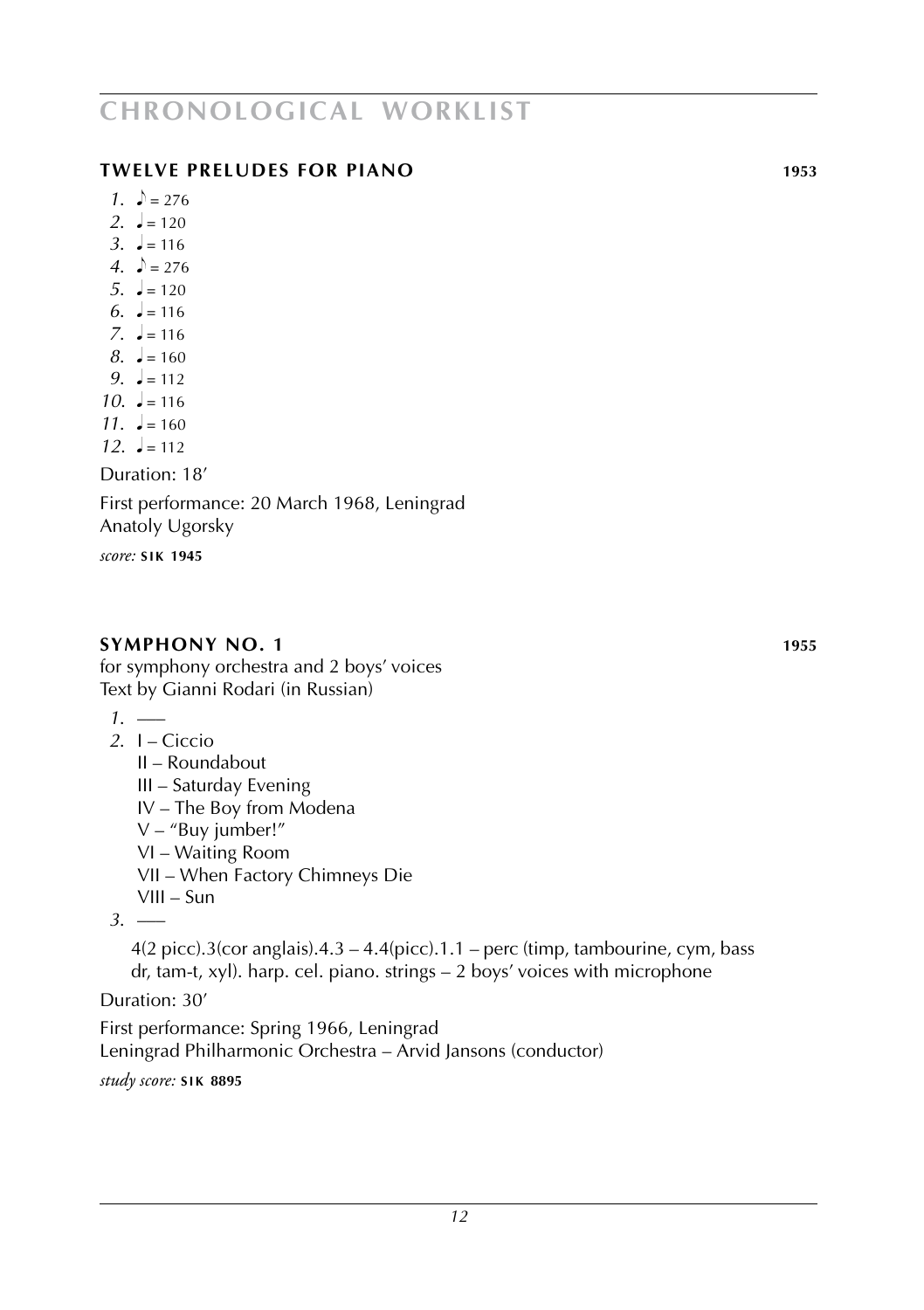#### **SUITE for orchestra 1955**

- *1*. Allegro ( $J = 126-132$ )
- 2. Moderato  $\vec{a} = 112 116$
- 3. Cantabile  $(d = 72 76)$
- *4.* Vivace  $(d = 174)$
- *5.* Vivace  $\mathcal{L} = 92-96$
- *6*. Vivace  $\sqrt{e} = 96-100$
- *7.* Moderato  $(s = 54-60)$
- *8*. Allegro ( $J = 126-132$ )
- *9.* Allegro moderato ( $\sqrt{ }$  = 112-116)

1.2.2.3(db bn) – 4.3.3.1 – perc (timp, side dr, bass dr, cym, tam-t, xyl). harp. cel. piano. strings

Duration: 21'

First performance: 1957, Leningrad Leningrad Philharmonic Orchestra – Arvid Jansons (conductor)

*study score:* **s i k 8896**

#### **SONATA FOR PIANO NO. 4 1957**

- *1*.  $l = 8$
- 2.  $l = 192$
- *3.*  $l = 184$
- $4. \ \ \epsilon = 104 (108)$

Duration: 12'

First performance: 4 April 1973, Leningrad Oleg Malov

*score:* **s i k 1944**

#### **SymphONIC POEM no. 1 1958**

Lento  $(1 - 64) \cdot$  Leggiero con moto  $(1 - 108) \cdot$   $(1 - 60 \cdot$  Tempo I  $(1 - 64) \cdot$   $(1 - 72 \cdot$ 

 $3(pice).3(cor \text{ anglais}).3(bass \text{ cl}).3(db \text{ bn}) - 6.3.4.1 - \text{perc (timp, tgl, tambou-}$ rine, bass dr, cym, tam-t, glsp, xyl). harp. cel. piano. strings

Duration: 25'

First performance: 1958, Leningrad Leningrad Philharmonic Orchestra – Arvid Jansons (conductor) *study score:* **s i k 8897**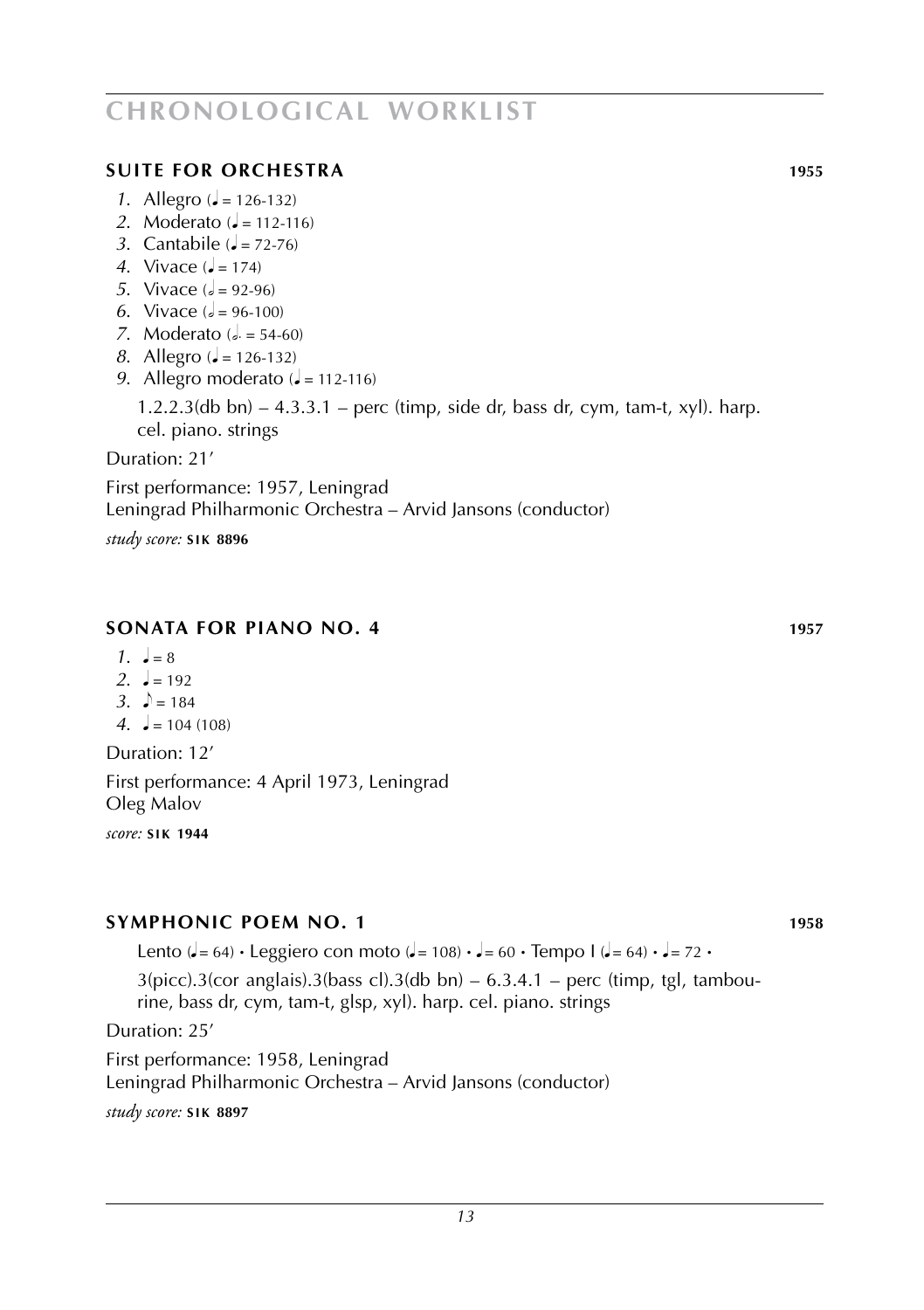#### **SymphONIC POEM no. 2 1959**

Moderato ( $= 88$ ) **·** Tranquillo ( $= 64$ ) · Energico ( $= 108$ ) · Espressivo · Tranquillo  $(a = 52) \cdot a = 72$ 

 $3(2picc).2.3(bass cl).3(db bn) - 4.3.3.1 - 3 perc (timp, side dr, bass dr, cym,$ xyl). harp. cel/piano. strings

Duration: 12'

First performance: 6 November 1959, Leningrad

Leningrad Philharmonic Orchestra – Evgeni Mravinsky (conductor)

*study score:* **s i k 8898**

#### **GRAND DUET for violoncello and piano 1959**

*Dedicated to Mstislav Rostropvich*

- *1*.  $\Delta = 276$
- *2*.  $J = 120$
- 3.  $J = 116$
- *4*.  $l = 160$
- $5. \quad J = 112$

Duration: 26'

First performance: 14 December 1977, Leningrad Oleg Stolpner (violoncello) – Oleg Malov (piano)

*score:* **s i k 1805**

There is also a version of Grand Duet for double bass and piano by Yuri Gladkov (2017) *score:* **s i k 8893**

#### **DUET for violin and piano 1964**

one movement: Espressivo

Duration: 25'

First performance: 23 May 1968, Leningrad Philipp Hirschhorn (violin) – Maria Karandashova (piano)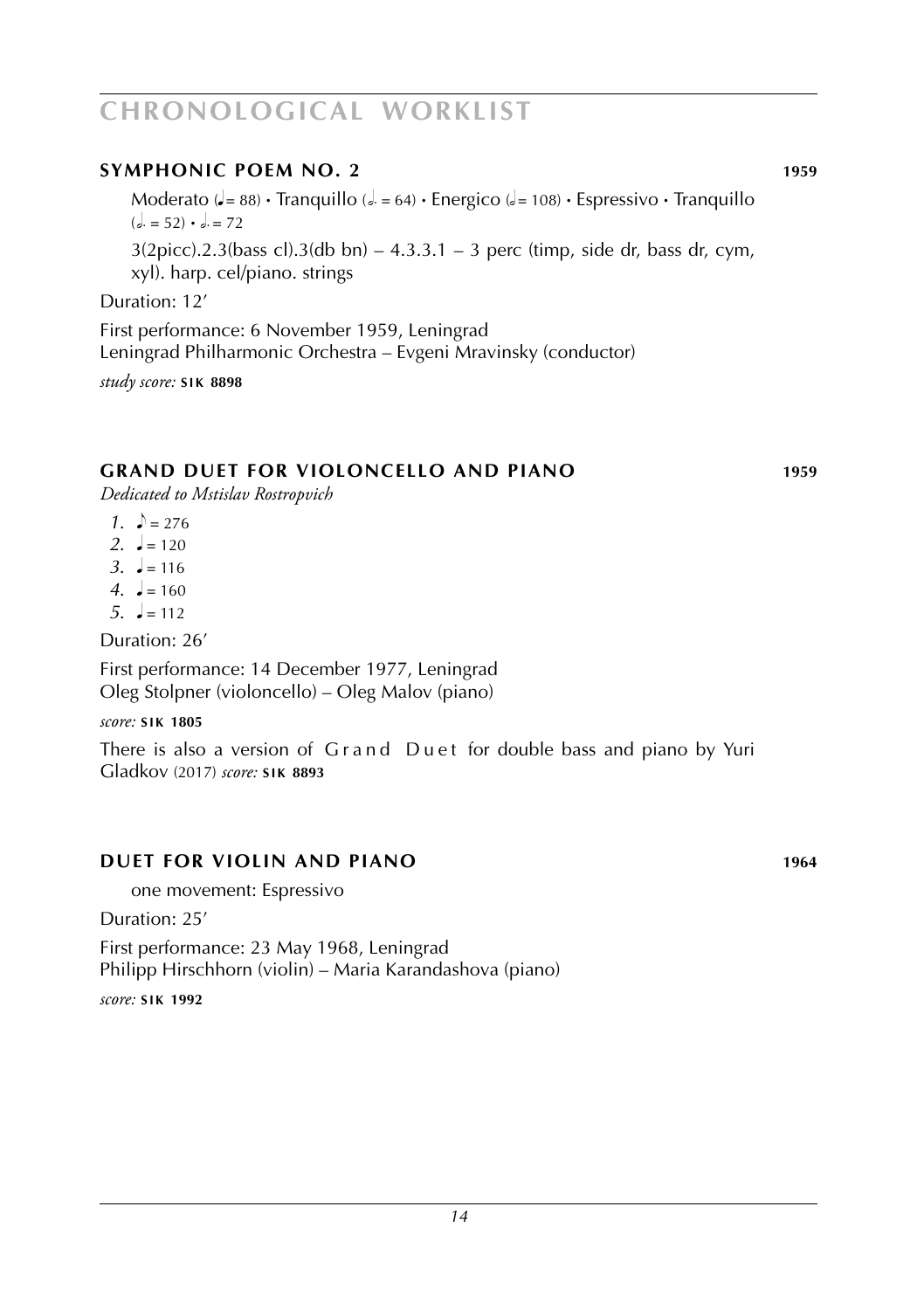### **COMPOSITION NO. 1** Dona nobis pacem **1970**/**1971** for piccolo, tuba and piano  $1. \quad \Box = 80$ 2.  $l = 20$  $3 \t-50$ Duration: 17' First performance: 19 February 1975, Leningrad L. Suchov (piccolo) – L. Klevzov (tuba) – Maria Karandashova (piano) *score:* **s i k 1911**

#### **COMPOSITION NO. 2** Dies irae **1972**/**1973**

for eight double basses, percussion and piano *Dedicated to Reinbert de Leeuw*

one movement (ten parts):  $\sqrt{a} = 69 \cdot \sqrt{a} = 58 \cdot \sqrt{a} = 72 \cdot \sqrt{a} = 76 \cdot \sqrt{a} = 69 \cdot \sqrt{a} = 60 \cdot \sqrt{a}$  $\frac{1}{2} = 80 \cdot \frac{1}{2} = 69 \cdot \frac{1}{2} = 69$ 

perc: thick plywood cube with wooden hammers

Duration: 18'

First performance: 14 December 1977, Leningrad

*score:* **s i k 1912**

#### **COMPOSITION NO. 3** Benedictus, qui venit **1974**/**1975** for four flutes, four bassoons and piano

one movement

Duration: 7'

First performance: 14 December 1977, Leningrad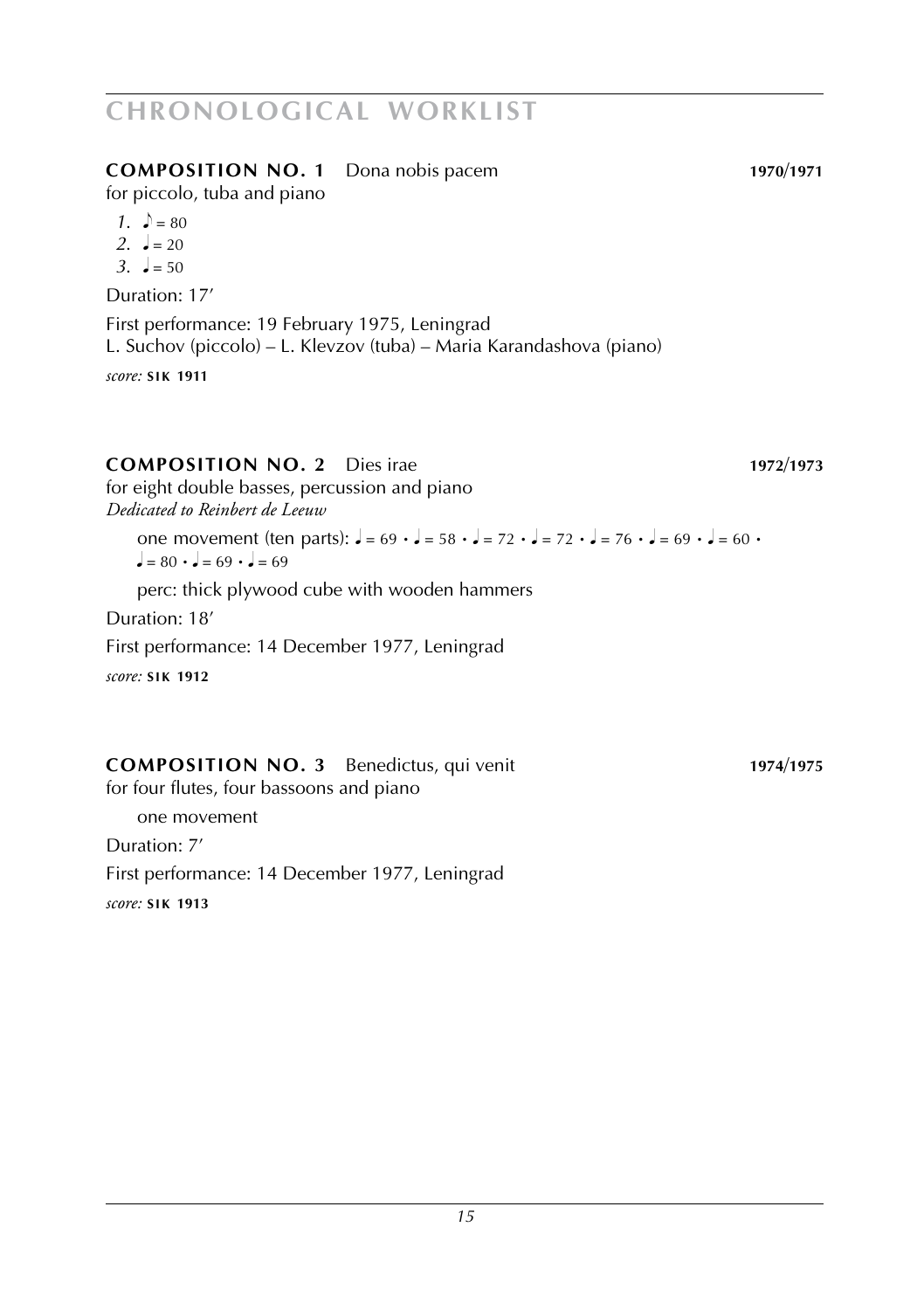**SYMPHONY NO. 2** True and Eternal Bliss (Wahre, weige Seligkeit) **1979** for orchestra and solo voice Text by Hermannus Contractus (from 'Monuments of Mediaeval Latin Literature from the tenth to twelfth centuries', Nauka, Moscow 1972 – in Russian)

 $6.6.0.0 - 0.6.1.1 -$  perc (bass dr/tenor dr), voice, piano

Duration: 20'

First performance: 8 October 1980, Leningrad

Leningrad Philharmonic Orchestra – V. Altschuler (conductor)

*score:* **s i k 1983**

**SYMPHONY NO. 3** Jesus Messiah, Save Us (Jesus, Messias, errette uns) **1983** Text by Hermannus Contractus (from 'Monuments of Mediaeval Latin Literature from the tenth to twelfth centuries', Nauka, Moscow 1972 – in Russian)

one movement:  $a = 60$ 

 $0.5.0.0 - 0.5.1.3 - 3$  perc (tenor dr, 2 bass dr) – 5 db. reciter (male). piano

Duration: 16'

First performance: 1 October 1987, Leningrad

Leningrad Philharmonic Orchestra – Oleg Popkov (reciter) – V. Altschuler (conductor)

*score:* **s i k 1863**

#### **SYMPHONY NO. 4** Prayer (Gebet) **1985**/**1987**

for trumpet, tam-tam, piano and contralto Text by Hermannus Contractus (from 'Monuments of Mediaeval Latin Literature from the tenth to twelfth centuries', Nauka, Moscow 1972 – in Russian)

one movement:  $J = 56$ Duration: 10' First performance: 24 June 1988, Heidelberg Dale Marrs (trumpet) – Thomas Keemss (tam-tam) – Ulrich Eisenlohr (piano) – Roswitha Sperber (contralto) *score:* **s i k 1972**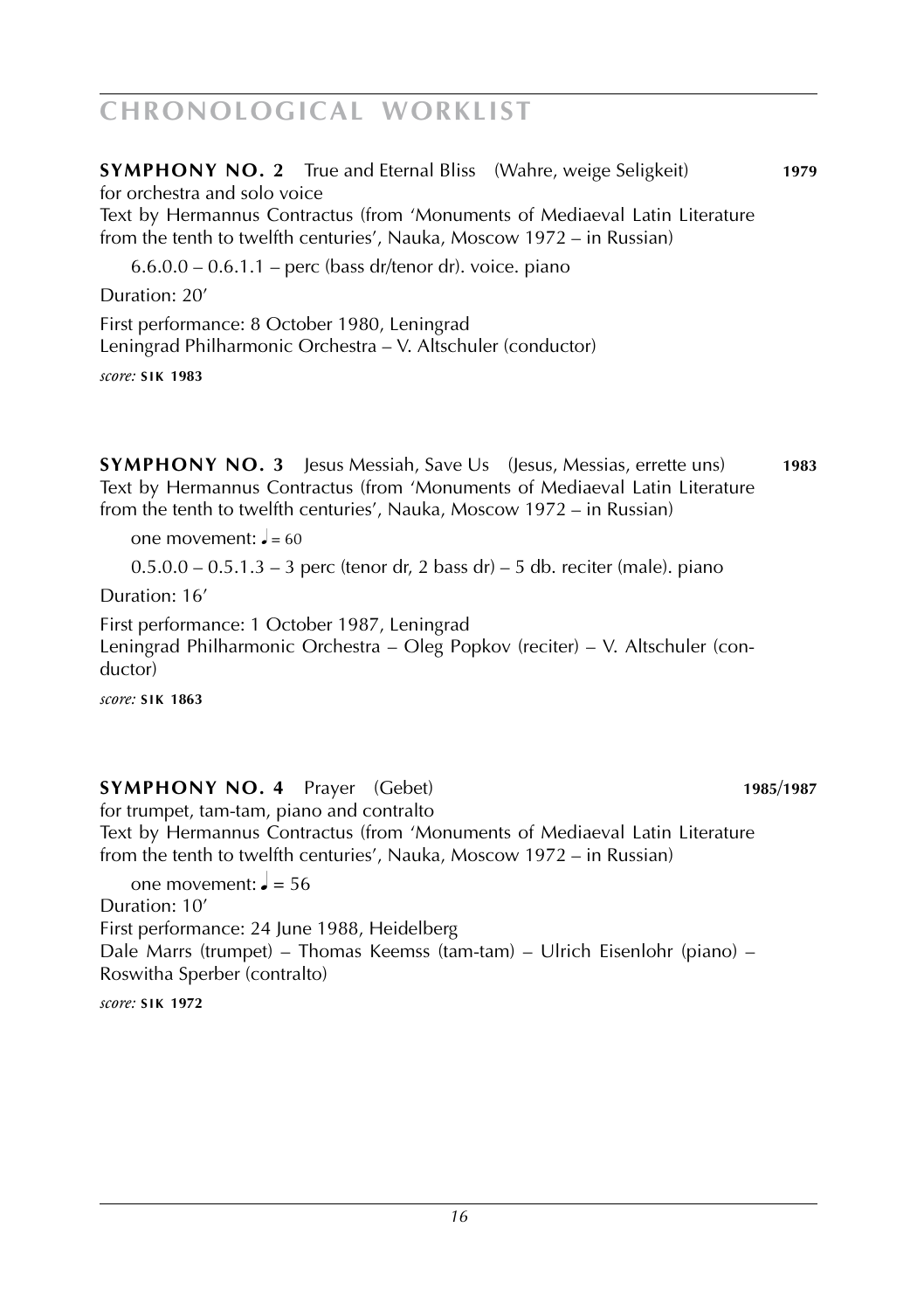#### **SONATA for piano NO. 5 1986**

- *1*. Espressivissimo  $\sqrt{ }$  = 276
- 2.  $l = 72$
- 3. Espressivo  $J = 72$
- 4. Espressivo  $= 60$
- *5*. Espressivo  $\sqrt{ }$  = 76
- 6. Espressivo  $J = 69$
- *7.*  $\sqrt{a} = 72$
- *8*. A punto, aspro  $\sqrt{ } = 40$
- *9.*  $\sqrt{ } = 60$
- *10.* Espressivissimo  $\sqrt{ }$  = 69

#### Duration: 16'

First performance: Oleg Malov

*score:* **s i k 1944**

### one movement: Espressivissimo  $J = 92$  **·** Espressivissimo  $J = 80$ Duration: 7' First performance: Autumn 1988 Oleg Malov *score:* **s i k 1944 SYMPHONY NO. 5** Amen **1989**/**1990** for reciter (male), violin, oboe, trumpet, tuba and percussion Text: Lord's Prayer perc: thick plywood cube with wooden hammers Duration: 13'

**SONATA for piano NO. 6 1988**

First performance: 19 January 1991, New York Ensemble Continuum – Joel Sachs (conductor)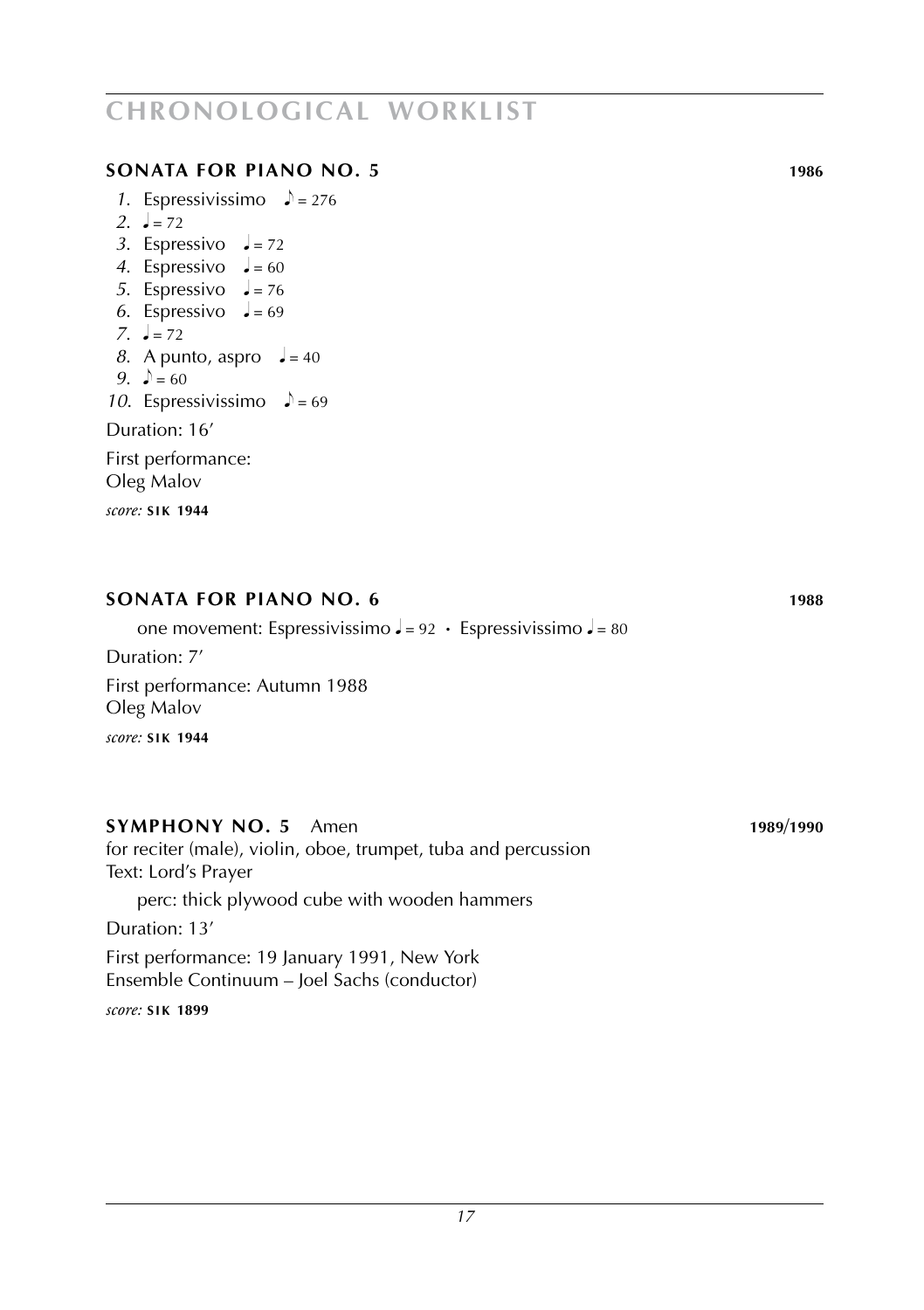#### **COMPOSITION NO. 1** Dona Nobis Pacem

#### **COMPOSITION NO. 2** Dies Irae

| - Propischin · Kolosov · Goryachev · Vulik · Kovulenko · |
|----------------------------------------------------------|
| Peresipkin · Sokolov · Nefedov · Javmertchik ·           |
|                                                          |
| <b>MEGADISC MDC 7858</b>                                 |
|                                                          |

#### **COMPOSITION NO. 3** Benedictus, qui venit

| - Amsterdam Wind Ensemble · Friesen RN (Radio Netherlands) / GLOBE 6903                                                                                                                         |
|-------------------------------------------------------------------------------------------------------------------------------------------------------------------------------------------------|
| - Danilina $\cdot$ Osipova $\cdot$ Rodina $\cdot$ Tokarev $\cdot$ Makarov $\cdot$<br>Shevchuk · Sokolov · Krasnik · Sandovskaya · Malov MEGADISC MDC 7867                                       |
|                                                                                                                                                                                                 |
| $\overline{\phantom{a}}$ lones $\cdot$ Coffin $\cdot$ Keen $\cdot$ Stevenson $\cdot$ O'Neill $\cdot$ Antcliffe $\cdot$<br>Newman · McNaughton · Stephenson · Stephenson. coniFER 75605 51 194-2 |

#### **CONCERTO for piano, string orchestra and timpani**

| - Seribiakov $\cdot$ Chamber Orchestra of the                      |  |
|--------------------------------------------------------------------|--|
|                                                                    |  |
| - Liss · The Ural Philharmonic Orchestra · Malov MEGADISC MDC 7856 |  |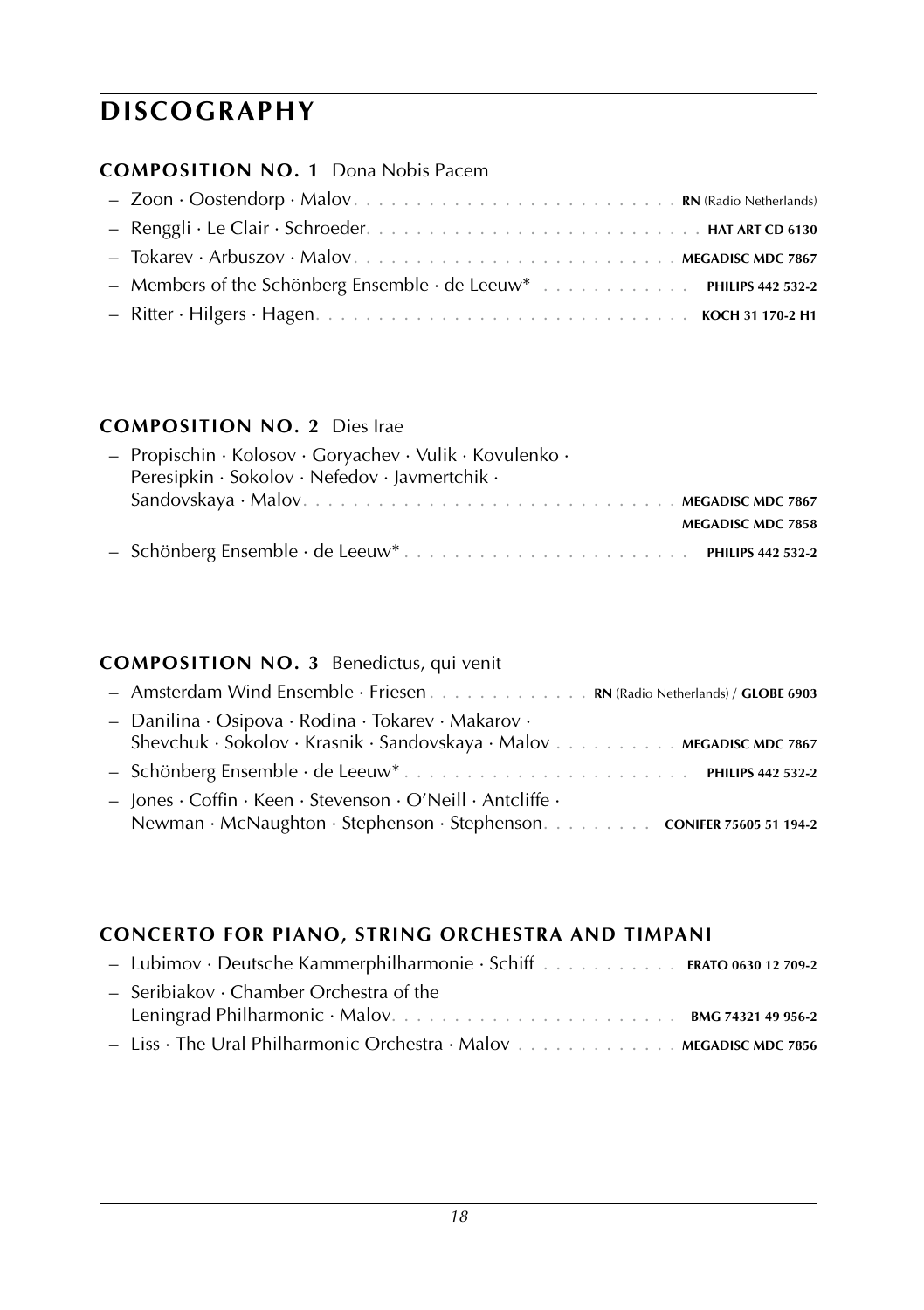#### **DUET for violin and piano**

#### **GRAND DUET for violoncello and piano**

#### **OCTET for two oboes, four violins, timpani and piano**

| - Kossoyan · Tchinakov · Stang · Liskovich · Dukor ·<br>Soakov · Snamenski · Karandashova (LP) MELODIA C10 0 715 152 |
|----------------------------------------------------------------------------------------------------------------------|
| - Neretin $\cdot$ Tosenko $\cdot$ Stang $\cdot$ Ritalchenko $\cdot$ Lukin $\cdot$                                    |
| $-$ Bohling Tindale Fletcher Muszaros Tombling $\cdot$                                                               |
|                                                                                                                      |
|                                                                                                                      |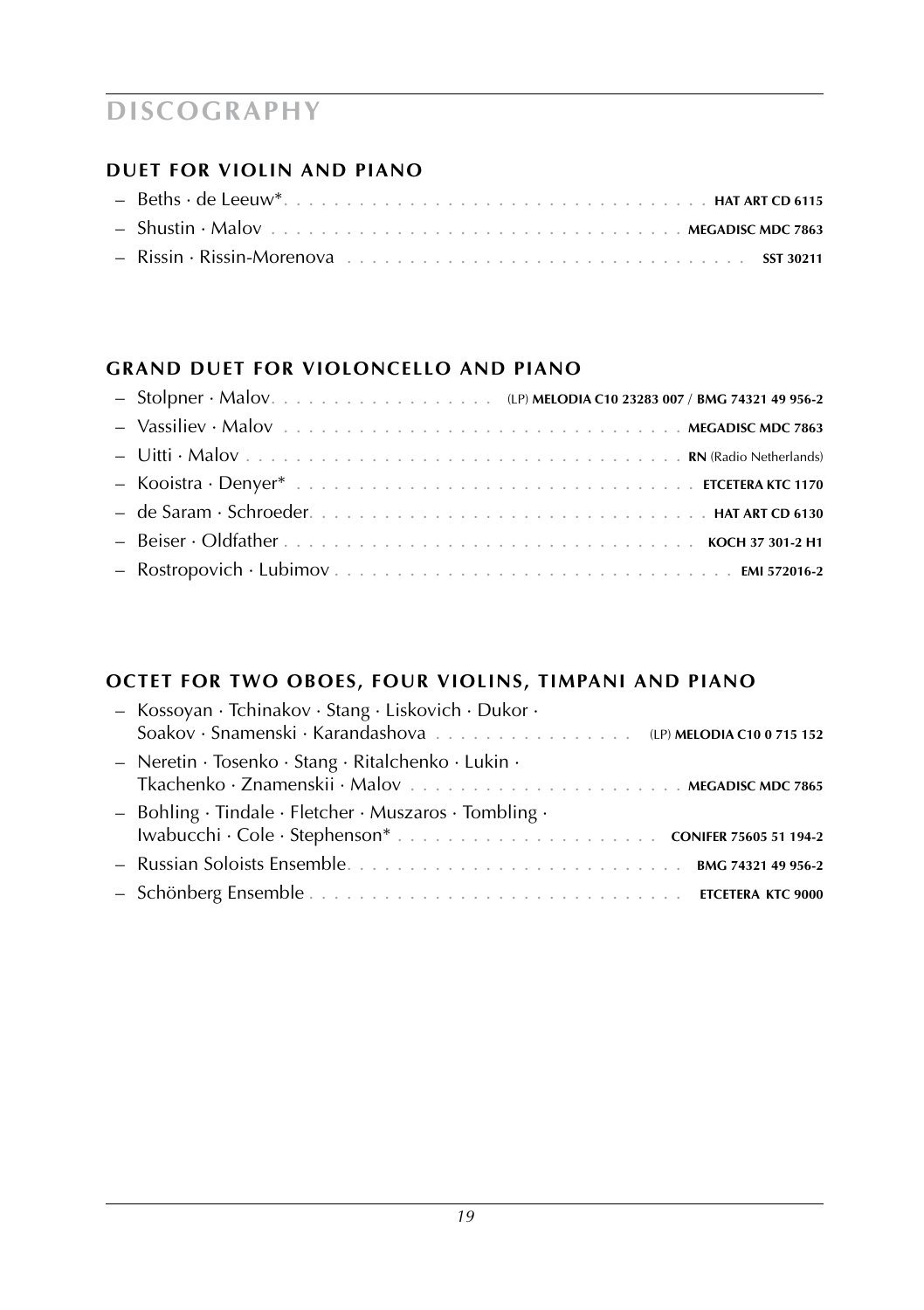#### **SONATA for piano NO. 1**

| <b>MEGADISC MDC 7876</b> |
|--------------------------|
|                          |
|                          |
|                          |
|                          |
|                          |

#### **SONATA for piano NO. 2**

| <b>MEGADISC MDC 7858</b> |
|--------------------------|
|                          |
|                          |
|                          |
|                          |
|                          |
|                          |

#### **SONATA for piano NO. 3**

| - Malov MELODIA C 10 0715 152 (LP) / MEGADISC MDC 7876 / BMG 74321 49 956-2 |  |  |  |
|-----------------------------------------------------------------------------|--|--|--|
|                                                                             |  |  |  |
|                                                                             |  |  |  |
|                                                                             |  |  |  |
|                                                                             |  |  |  |
|                                                                             |  |  |  |
|                                                                             |  |  |  |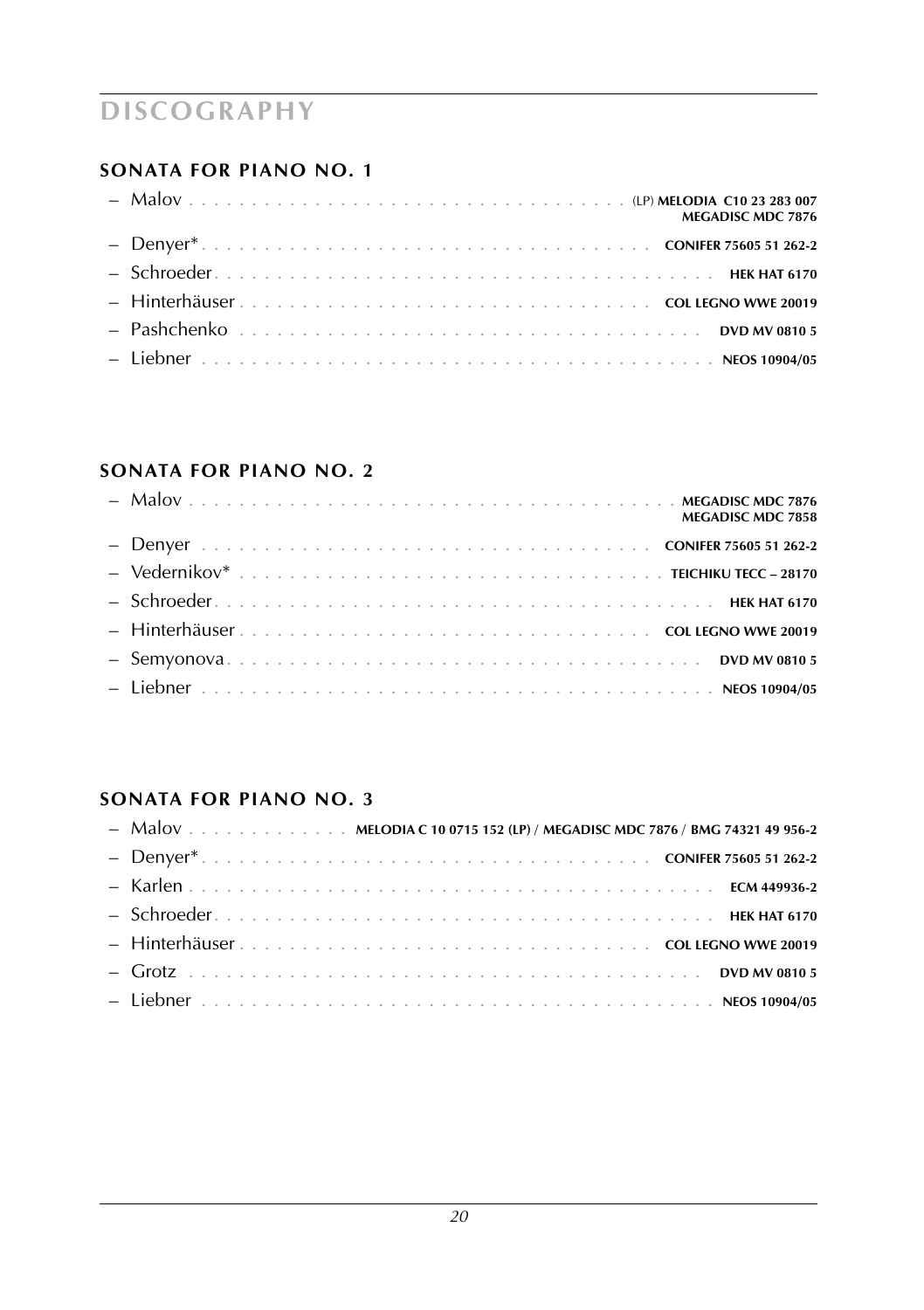#### **SONATA for piano NO. 4**

#### **SONATA for piano NO. 5**

#### **SONATA for piano NO. 6**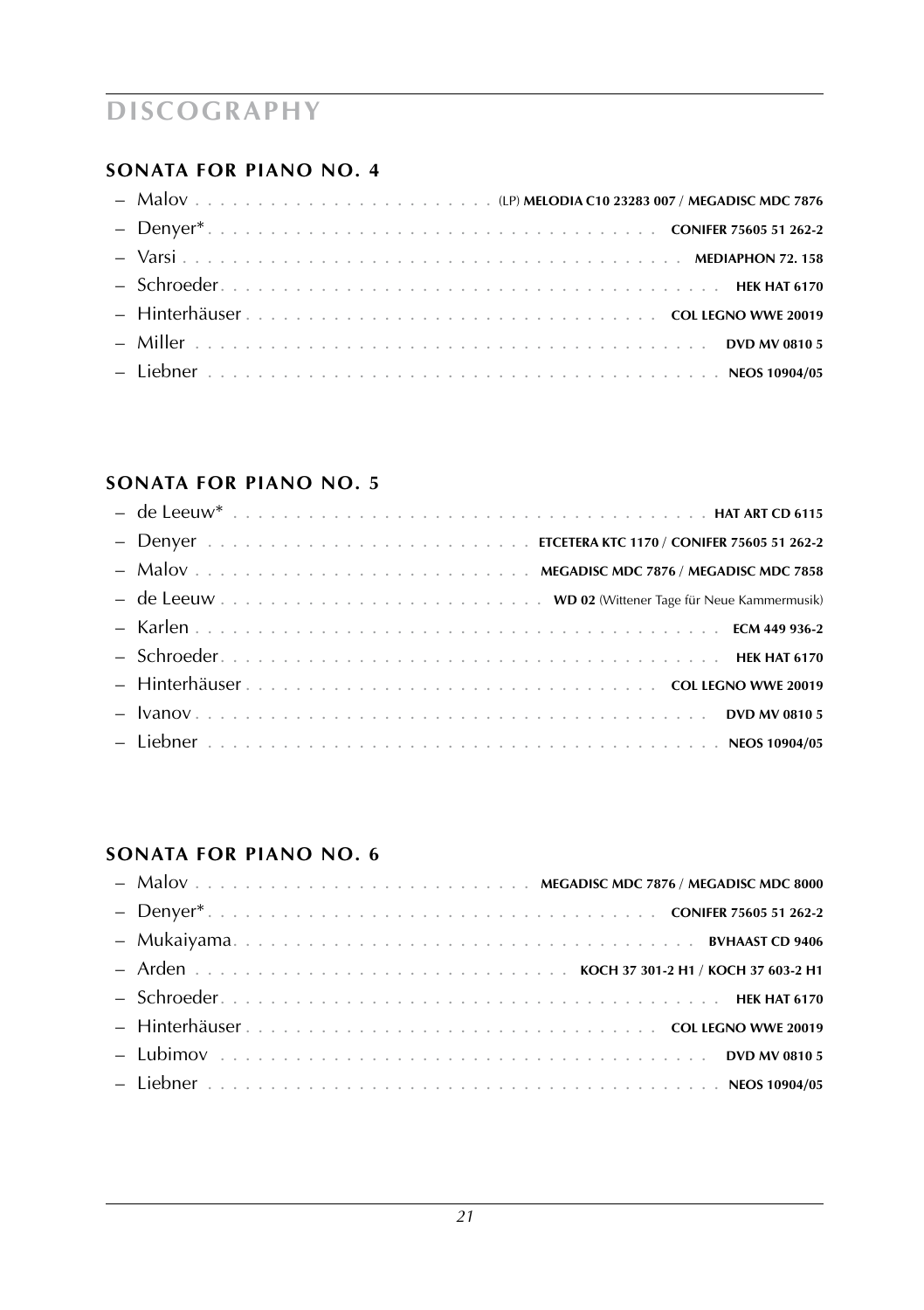#### **SONATA for violin and piano**

#### **SYMPHONY NO. 1** Dona nobis pacem

|  | $-$ The Ural Philharmonic Orchestra $\cdot$ Liss $\ldots$ , $\ldots$ , $\ldots$ , $\ldots$ |  |  | <b>MEGADISC MDC 7856</b> |
|--|--------------------------------------------------------------------------------------------|--|--|--------------------------|
|--|--------------------------------------------------------------------------------------------|--|--|--------------------------|

#### **SYMPHONY NO. 2** True and Eternal Bliss (Wahre, ewige Seligkeit) – The St. Petersburg Soloists · Malov · Liss. . . . . . . . . . . . . . . . . . **MEGADISC MDC 7858**

### **SYMPHONY NO. 3** Jesus Messiah, Save Us (Jesus, Messias, errette uns)

| - Symphonieorchester des Bayerische n Rundfunks · |  |
|---------------------------------------------------|--|
|                                                   |  |
| $-$ Münchner Philharmoniker $\cdot$               |  |
|                                                   |  |

#### **SYMPHONY NO. 4** Prayer (Gebet)

| - van Vliet · Konink · Denyer · Meeuwsen ETCETERA KTC 1170 / MEGADISC MDC 8000 |
|--------------------------------------------------------------------------------|
|                                                                                |
|                                                                                |

#### **SYMPHONY NO. 5** Amen

| - Leiferkus · Fletcher · Bohling ·                                                                                       |  |
|--------------------------------------------------------------------------------------------------------------------------|--|
| Hultmark · Powell · Cole · Stephenson conifer 75605 51 194-2                                                             |  |
| $-$ The St. Petersburg Soloists $\cdot$ Malov $\cdot$ Liss $\ldots \ldots \ldots \ldots \ldots \ldots$ MEGADISC MDC 7858 |  |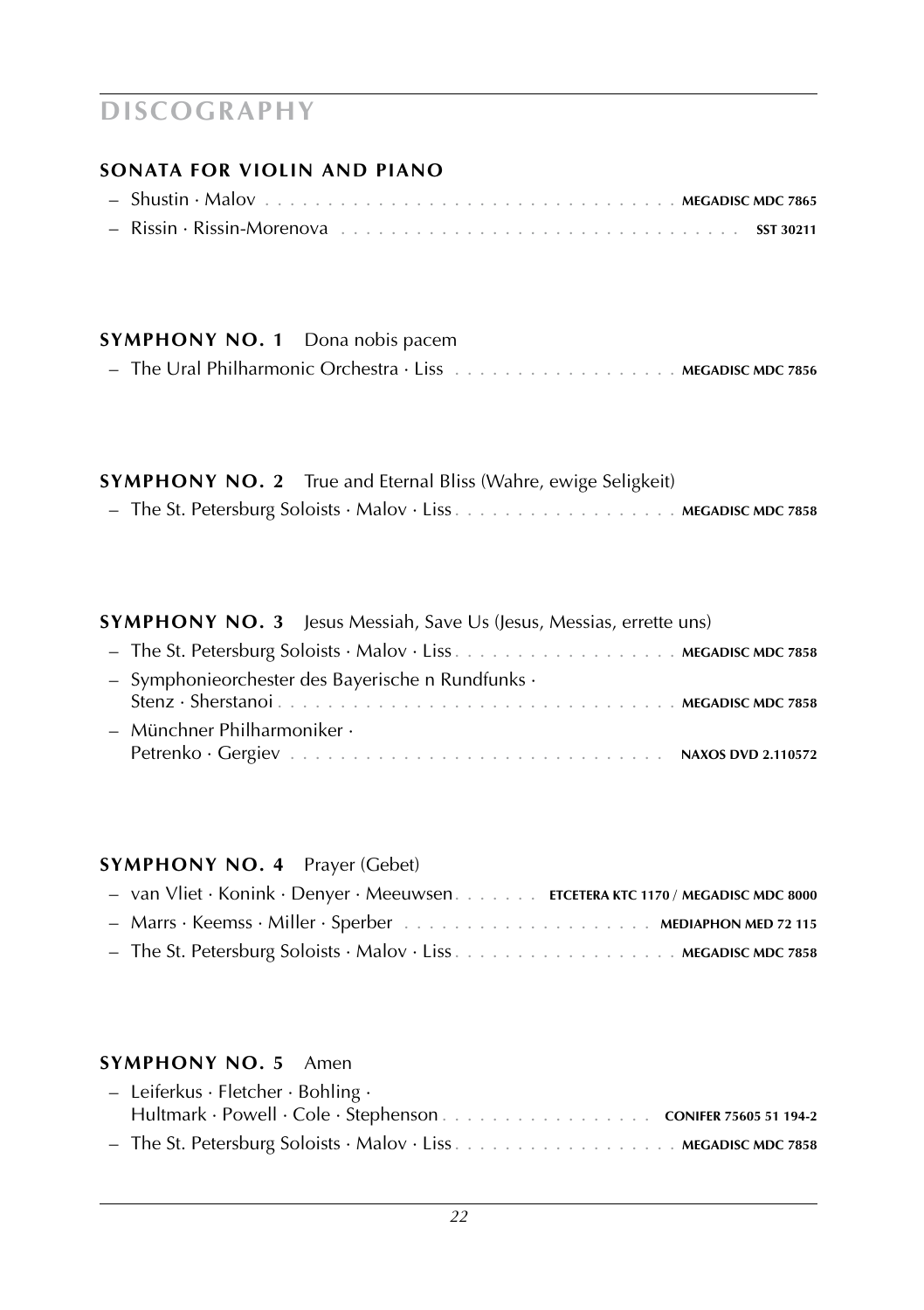#### **TWELVE PRELUDES for piano**

#### **TRIO for clarinet, violin and piano**

**\*** Ustvolskaya's prefered recording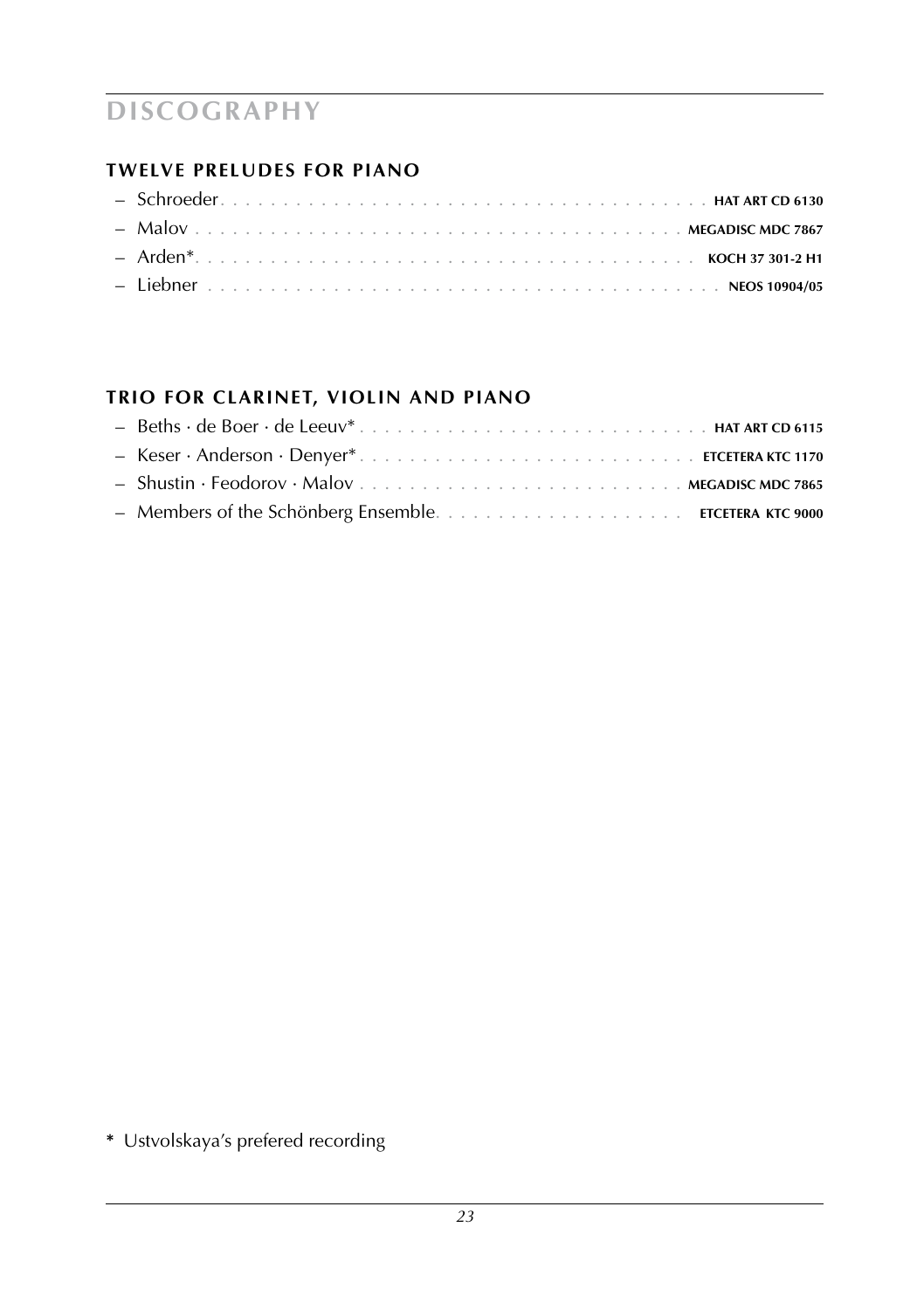### **index**

| Composition No. 1 Dona Nobis Pacem  15                     |  |
|------------------------------------------------------------|--|
|                                                            |  |
| Composition No. 3 Benedictus, qui venit  15                |  |
|                                                            |  |
|                                                            |  |
| The Dream of Stepan Razin [Der Traum des Stepan Rasin]  10 |  |
|                                                            |  |
|                                                            |  |
| Grand Duet for Violoncello and Piano 14                    |  |
|                                                            |  |
| Octet for Two Oboes, Four Violins, Timpani and Piano 11    |  |
|                                                            |  |
|                                                            |  |
|                                                            |  |
|                                                            |  |
|                                                            |  |
|                                                            |  |
|                                                            |  |
|                                                            |  |
|                                                            |  |
|                                                            |  |
|                                                            |  |
|                                                            |  |